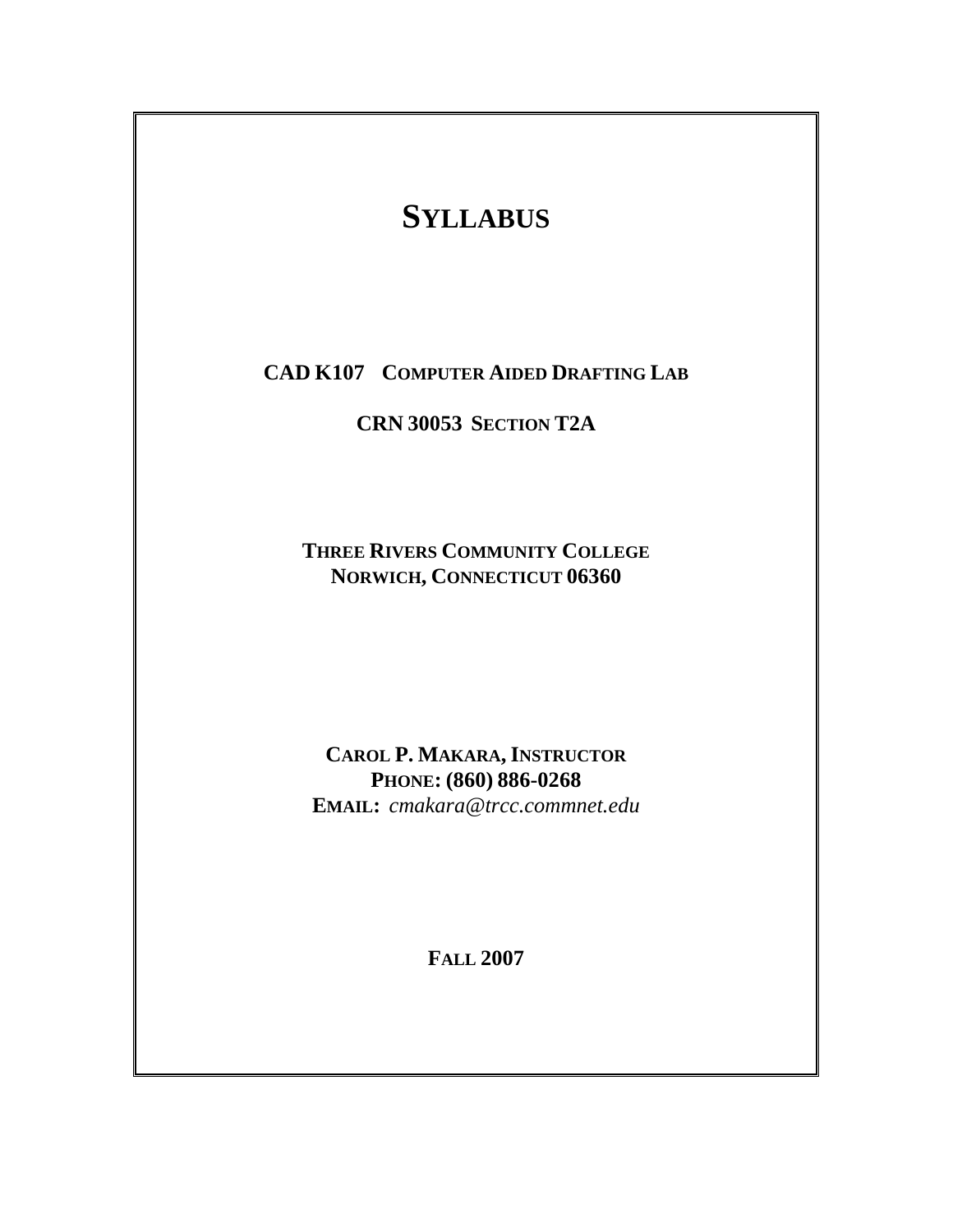#### **COURSE DESCRIPTION**

This laboratory accompanying Computer Aided Drafting utilizes software in an PC environment. Course may be taken concurrently with CAD K106.

## **OBJECTIVES**

#### *The student will be able to*

- 1. Describe the computer hardware configuration.
- 2. Input commands from the keyboard, the screen menu, and the pull-down menus.
- 3. Locate points using rectangular and polar coordinate systems in both absolute and relative formats.
- 4. Draw parts using LINE, ARC, CIRCLE, POINT, POLYGON, PLINE, ELLIPSE, SOLID, and DONUT.
- 5. Set up ANSI standard prototype drawing sheets which include layers and linetypes.
- 6. Effectively utilize SNAP, GRID, and ORTHO settings in conjunction with the OSNAP overrides.
- 7. Manipulate the display with PAN, VIEW, and ZOOM options.
- 8. Locate text on a drawing, change text fonts, and apply text styles.
- 9. Modify and construct with ERASE, CHANGE, MEASURE, DIVIDE, FILLET, CHAMFER, TRIM, MOVE, ALIGN, ROTATE, COPY, MIRROR, ARRAY, SCALE, SELECT, BREAK, EXTEND, OFFSET, and STRETCH using GRIPS where appropriate.
- 10. Extract entity information using AREA, ID, LIST, DBLIST, and DIST.
- 11. Copy, delete, rename, and unlock files and list directory information.
- 12. Dimension a drawing according to industry ANSI standards.
- 13. Draw a part showing orthographics and auxiliary views.
- 14. Draw sectional views and graphical patterns.
- 15. Draw and edit polylines.
- 16. Establish dimension styles.
- 17. Create blocks, and insert blocks and XREFs.
- 18. Apply attributes to blocks, and extract attribute information.
- 19. Generate multi-view Paper Space plots.
- 20. Draw a wire-frame model using the User Coordinate System.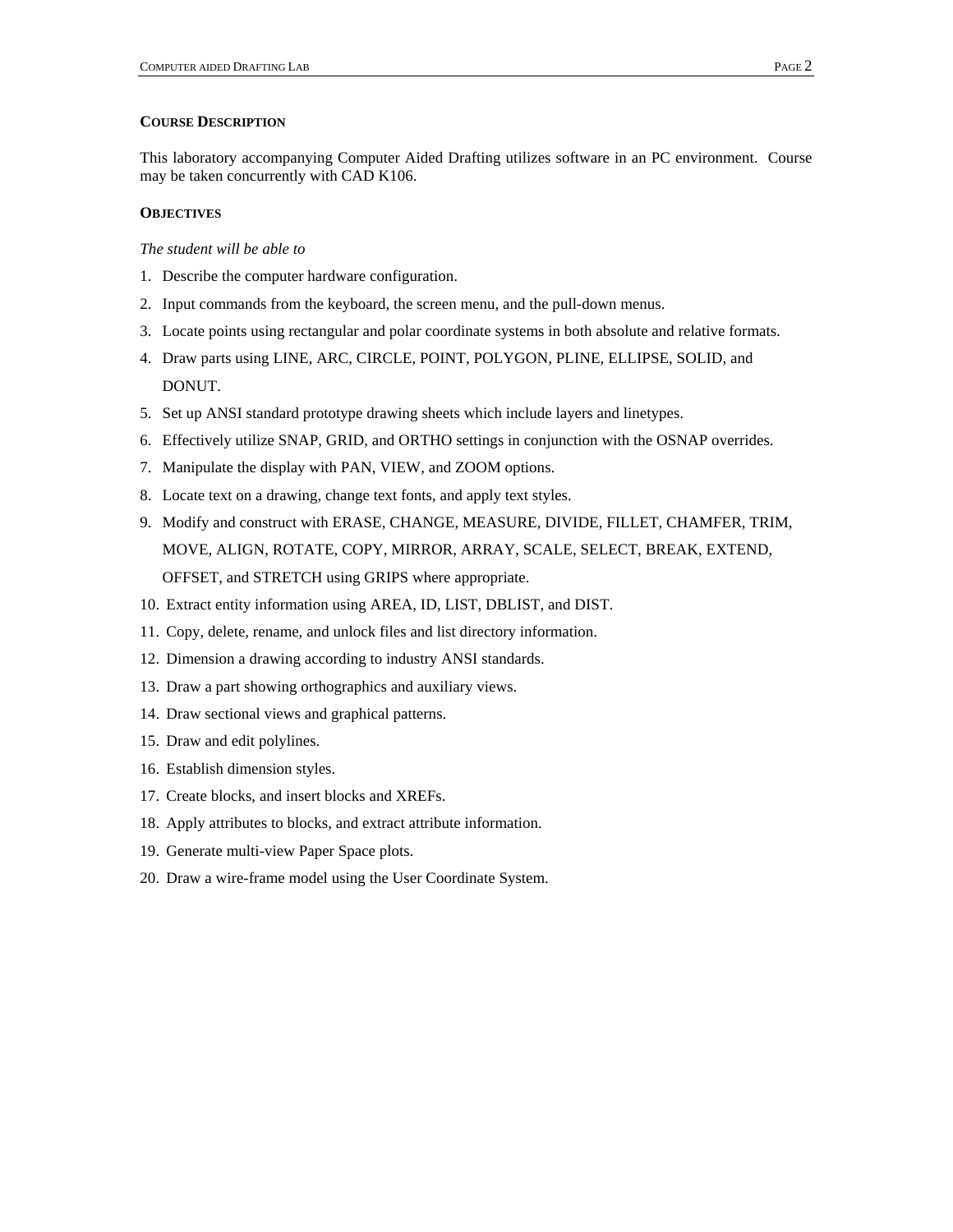### **METHOD OF EVALUATION**

- 1. Student performance on weekly drawing assignments, and on drawing quizzes and examinations.
- 2. Unexcused absences from quizzes and exams will result in a score of 0 for that exam. Excused
- absences must be requested **in advance** of the in-class exam.

# **LAB ASSIGNMENTS**

Lab assignments must be submitted on or before the due date and time. **Late assignments will be awarded a 0 for that assignment.** Any disk submitted for grading that contains a virus will receive a 0 for that assignment. Any damaged disk submitted for grading will also receive a 0. Unexcused absences from lab assignments will also result in a score of 0 for that assignment. Excused absences must be requested **in advance** of the assignment deadline. Assignments will be graded on professionalism, accuracy, style, and completeness. Details of the lab assignments will be provided separately.

# **MAKEUP POLICY**

Students are required to make up missed drawing assignments and drawing quizzes and examinations resulting from excused absences. Arrangements are to be made on an individual basis with the instructor.

## **ATTENDANCE POLICY**

Students are expected to attend class regularly. No absences of any nature will be construed as relieving you from the responsibility for the completion of all work assigned by the instructor. Absences are discouraged because interaction with the instructor and classmates is an integral part of learning computer software applications. Unexcused absences from exams and quizzes will result in a score of 0 for that test.

# **EARLY WARNING POLICY**

Early intervention will be provided for students in academic difficulty. Tutoring services can be obtained through the Tutoring Center located in the Learning Resource Center at either campus. **The Registrar's Office will be notified in cases of prolonged absences**.

## **CELL PHONES AND PAGERS POLICY**

Students are notified that cellular phones and beepers are allowed in class or in the Learning Resource Center **only if they are turned off or turned to a silent mode**. Under no circumstances are phones to be answered in class. When there are extenuating circumstances that require that a student be available by phone or beeper, the student should speak to the instructor prior to class, so that together they can arrive at an agreement

# **COLLEGE WITHDRAWAL POLICY**

Students may withdraw, in writing at the Registrar's Office, for any reason until the end of the 10th week of classes. From the 11th week through the end of the 13th week, a student may withdraw with the signature of the instructor or advisor.

## **DISABILITIES STATEMENT**

If you are a student with a disability and believe you will need accommodations for this class, it is your responsibility to contact the Disabilities Counseling Services at 383-5240. To avoid any delay in the receipt of accommodations, you should contact the counselor as soon as possible. Please note that accommodations based upon disability cannot be provided until the instructor has received an accommodation letter from the Disabilities Counselor.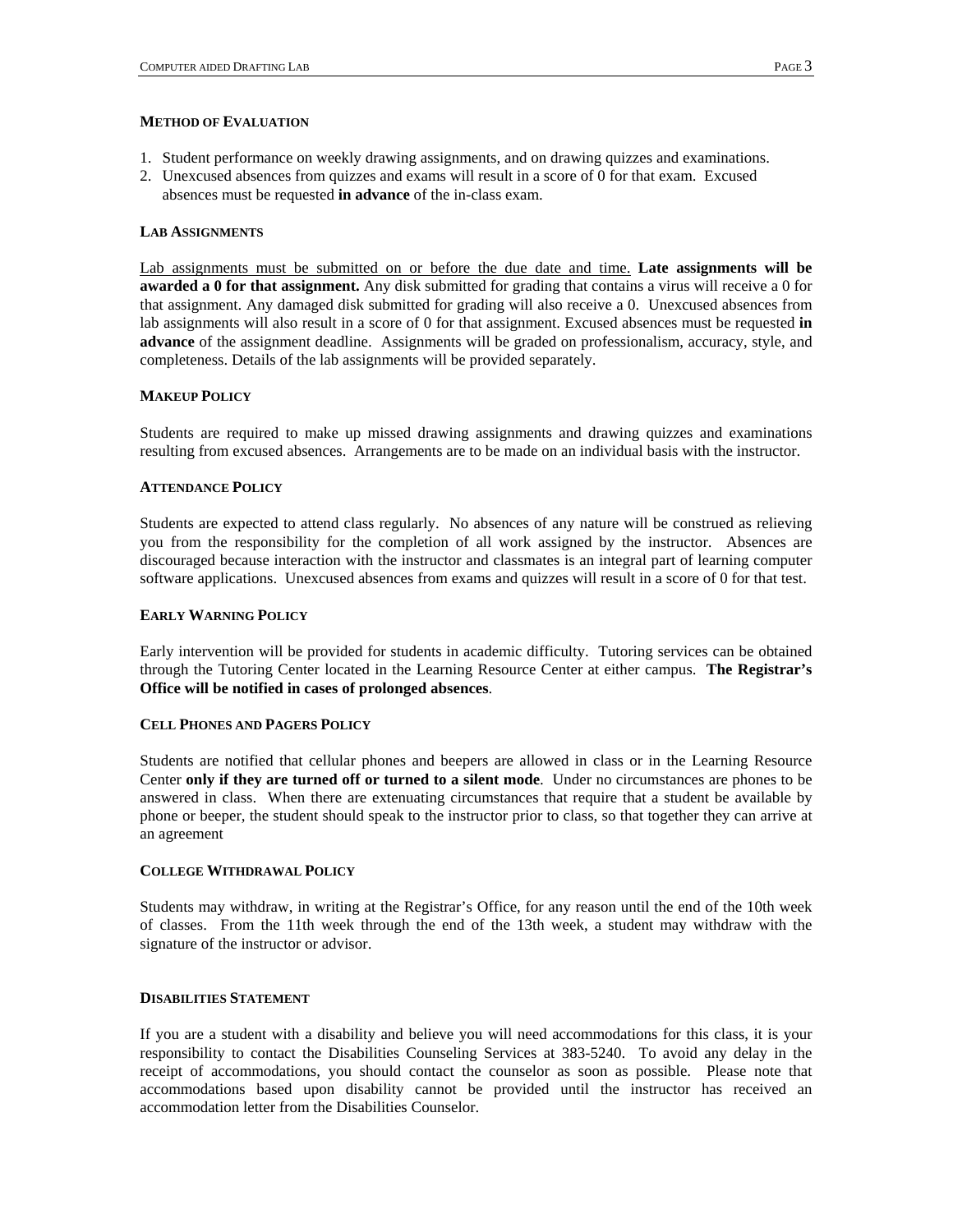#### **REQUIRED MATERIALS**

Shumaker, Terence M. and Madsen, David A. *AutoCAD and Its Applications Basic 2007*. Illinois: The Goodheart-Wilcox Company, Inc., 2007. Storage Media: Memory Stick.

#### **COURSE EVALUATION**

Weekly drawing assignments and drawing examinations will be given as outlined above. Weekly drawings will make up 60 percent of the final grade and drawing examinations will make up 40 percent of the final grade.

The following table lists the academic grades used and their corresponding quality points.

| <b>GRADES</b> | <b>DEFINITION</b> | <b>EQUIVALENT</b> | <b>QUALITY POINTS</b> |
|---------------|-------------------|-------------------|-----------------------|
| A             | Excellent         | $94 - 100$        | 4.0                   |
| $A-$          |                   | 90-93             | 3.7                   |
| $B+$          |                   | 87-89             | 3.3                   |
| В             | Good              | 83-86             | 3.0                   |
| <b>B-</b>     |                   | 80-82             | 2.7                   |
| $C+$          |                   | 77-79             | 2.3                   |
| C             | Satisfactory      | 73-76             | 2.0                   |
| $C-$          |                   | 70-72             | 1.7                   |
| $D+$          |                   | 67-69             | 1.3                   |
| D             | Poor              | 63-66             | 1.0                   |
| F             | Unsatisfactory    |                   | 0.0                   |

A student may request an irrevocable Audit status from the Registrar within the Add-Drop Period. Such status may be granted with written approval of the instructor. Audit status is considered a non-academic grade (No grade points).

## **INSTRUCTOR CANCELLATION OF CLASSES**

There may be instances when it will be necessary for the instructor to independently cancel classes such as for illness or personal inability to travel safely to the college. In these instances the instructor will attempt to notify students at least two hours in advance that classes will not be held. Notifications will be made by E-mail to the e-mail address provided by the student.

## **POLICY ON ACADEMIC INTEGRITY**

Academic integrity is essential to a useful education. Failure to act with academic integrity severely limits a person's ability to succeed in the classroom and beyond. Furthermore, academic dishonesty erodes the legitimacy of every degree awarded by the College. In this class and in the course of your academic career, present only your own best work; clearly document the sources of the material you use from others; and act at all times with honor.

*If a class is cancelled for a reason other than a full college closing, students will be notified by email or by phone if a student does not have internet access to email. It is the student's responsibility to check email regularly.*